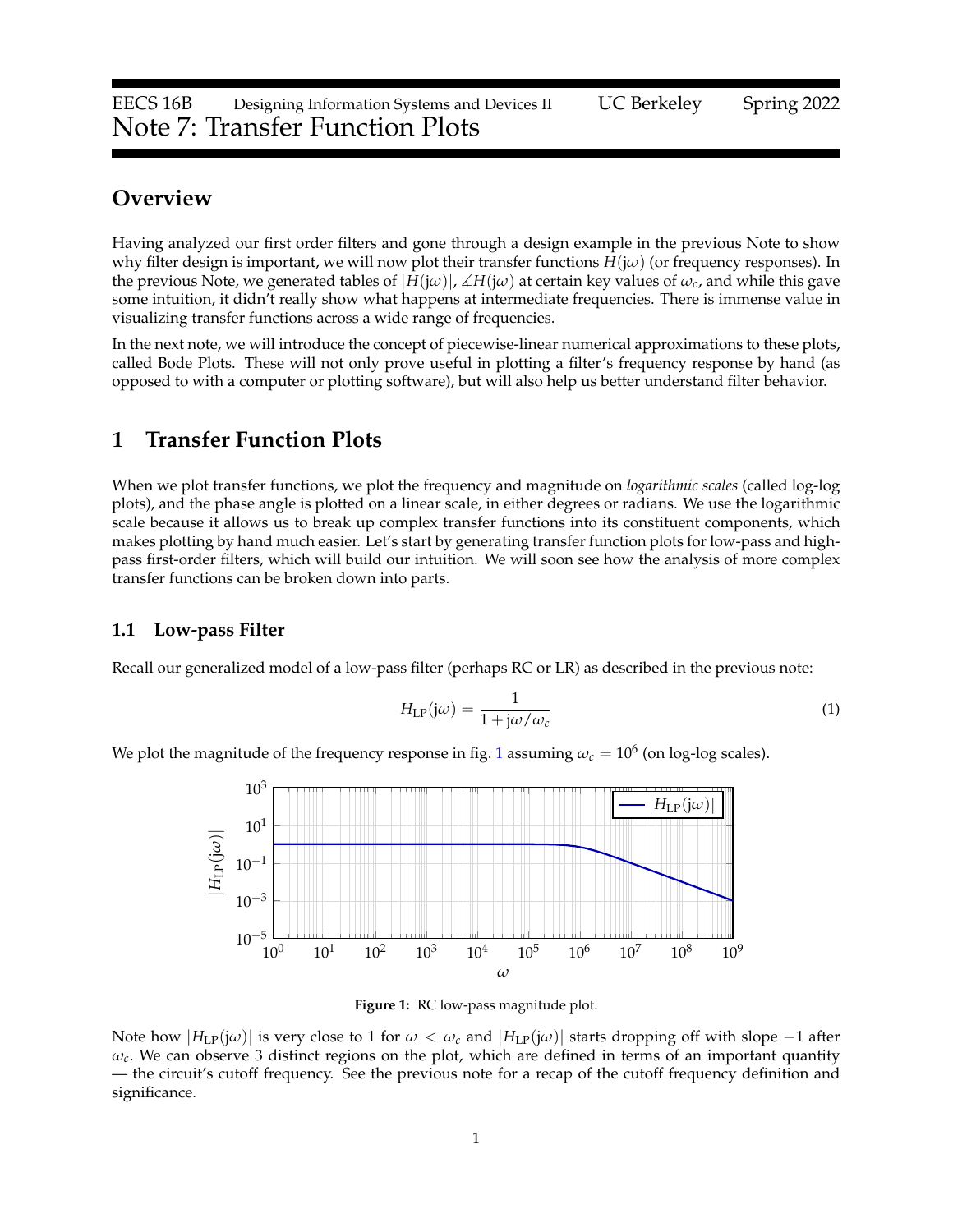- $\omega \ll \omega_c$ :  $\implies j\omega/\omega_c \approx 0$ . So,  $H_{LP}(j\omega) \approx 1$  and  $|H_{LP}(j\omega)| \approx 1$ .
- $\omega = \omega_c$ :  $\implies H(j\omega_c) = \frac{1}{1+j}$ . So,  $|H_{LP}(j\omega_c)| = \frac{1}{\sqrt{2}}$  $\overline{2}$ .<sup>[1](#page-1-0)</sup>
- $\bullet$  *ω*  $\gg$  *ω*<sub>*c*</sub>:  $\Longrightarrow$  *ω*/*ω<sub>c</sub>*  $\gg$  1. Therefore *H*<sub>LP</sub>(j*ω*)  $\approx$  −j<sup><u>ω<sub>*c*</sub></mark></sub>. So, |*H*<sub>LP</sub>(j*ω*)|  $\approx$   $\frac{\omega_c}{\omega}$ . On a log scale, this means</sup></u> that  $\log |H_{LP}(j\omega)| \approx \log \omega_c - \log \omega$  explaining behavior of dropping off with slope  $-1$ <sup>[2](#page-1-1)</sup>

<span id="page-1-2"></span>Now, let's plot the phase of  $H_{LP}(j\omega)$  in fig. [2](#page-1-2) (on a log-linear scale).



**Figure 2:** RC low-pass phase plot.

 $\angle H_{LP}(jω)$  is very close to 0 for  $ω < 0.1ω_c$  and  $\angle H_{LP}(jω)$  is approximately  $-\frac{π}{2}$  for  $ω > 10ω_c$ . The reason why we examine the specific regions below will become clearer in the next Note, on linear approximations.

- $\omega \ll 0.1 \omega_c \implies j\omega/\omega_c \approx 0.5$ o,  $H_{LP}(j\omega) \approx 1$  and  $\angle H_{LP}(j\omega) \approx 0$ .
- $\omega = 0.1 \omega_c \implies H_{LP}(0.1j\omega_c) = \frac{1}{1+j \cdot 0.1}$  and  $\angle H_{LP}(0.1j\omega_c) \approx -6^\circ$ .<sup>[3](#page-1-3)</sup>
- $\omega = \omega_c \implies H_{LP}(j\omega_c) = \frac{1}{1+j}$  and  $\angle H_{LP}(j\omega_c) = -45^\circ$ .
- $\omega = 10\omega_c \implies H_{LP}(10j\omega_c) = \frac{1}{1+j\ 10}$  and  $\angle H_{LP}(10j\omega_c) \approx -84^\circ$ .
- $\omega \gg 10\omega_c \implies \omega/\omega_c \gg 10$ . So,  $H_{LP}(j\omega) \approx -j \cdot 0^4$  $H_{LP}(j\omega) \approx -j \cdot 0^4$  and  $\angle H_{LP}(j\omega) \approx -90^\circ$ .

We can now better understand the values of the magnitude and phase at  $0.1\omega_c$ ,  $\omega_c$ ,  $10\omega_c$  (as seen in the tables of the previous note).

## **1.2 High-pass Filter**

We can similarly analyze our generalized high-pass filter model (CR, RL):

$$
H_{\rm HP}(j\omega) = \frac{j\omega/\omega_c}{1 + j\omega/\omega_c}
$$
 (2)

Plotting the magnitude of the frequency response, again assuming  $\omega_c = 10^6$ , yields fig. [3.](#page-2-0)

Here,  $|H_{HP}(j\omega)|$  rises with slope 1 for  $\omega < \omega_c$  and  $|H_{HP}(j\omega)| \approx 1$  after  $\omega_c$ . We analyze the plot in the same 3 regimes as before (smaller than, equal to, and larger than *ωc*):

<span id="page-1-0"></span><sup>&</sup>lt;sup>1</sup>Hopefully, after some exposure to complex numbers, it is more clear now how  $|1 + j| = \sqrt{1^2 + 1^2} = \sqrt{2}$ .

<span id="page-1-3"></span><span id="page-1-1"></span><sup>&</sup>lt;sup>2</sup>Recall that the line  $y = mx + b$  has slope *m*. In this case  $y = \log |H_{LP}(j\omega)|$  and  $x = \log |\omega|$ .

<sup>&</sup>lt;sup>3</sup>This value comes from how  $\angle \frac{z_1}{z_2} = \angle z_1 - \angle z_2$ , and  $\angle a + jb = \text{atan2}(b, a)$ . So here, we have atan2(0,1) – atan2(0.1, 1) = -5.71°  $\approx$  $-6^\circ$ 

<span id="page-1-4"></span><sup>&</sup>lt;sup>4</sup>The magnitude will always be slightly greater than 0, meaning its phase will still be very close to  $-90°$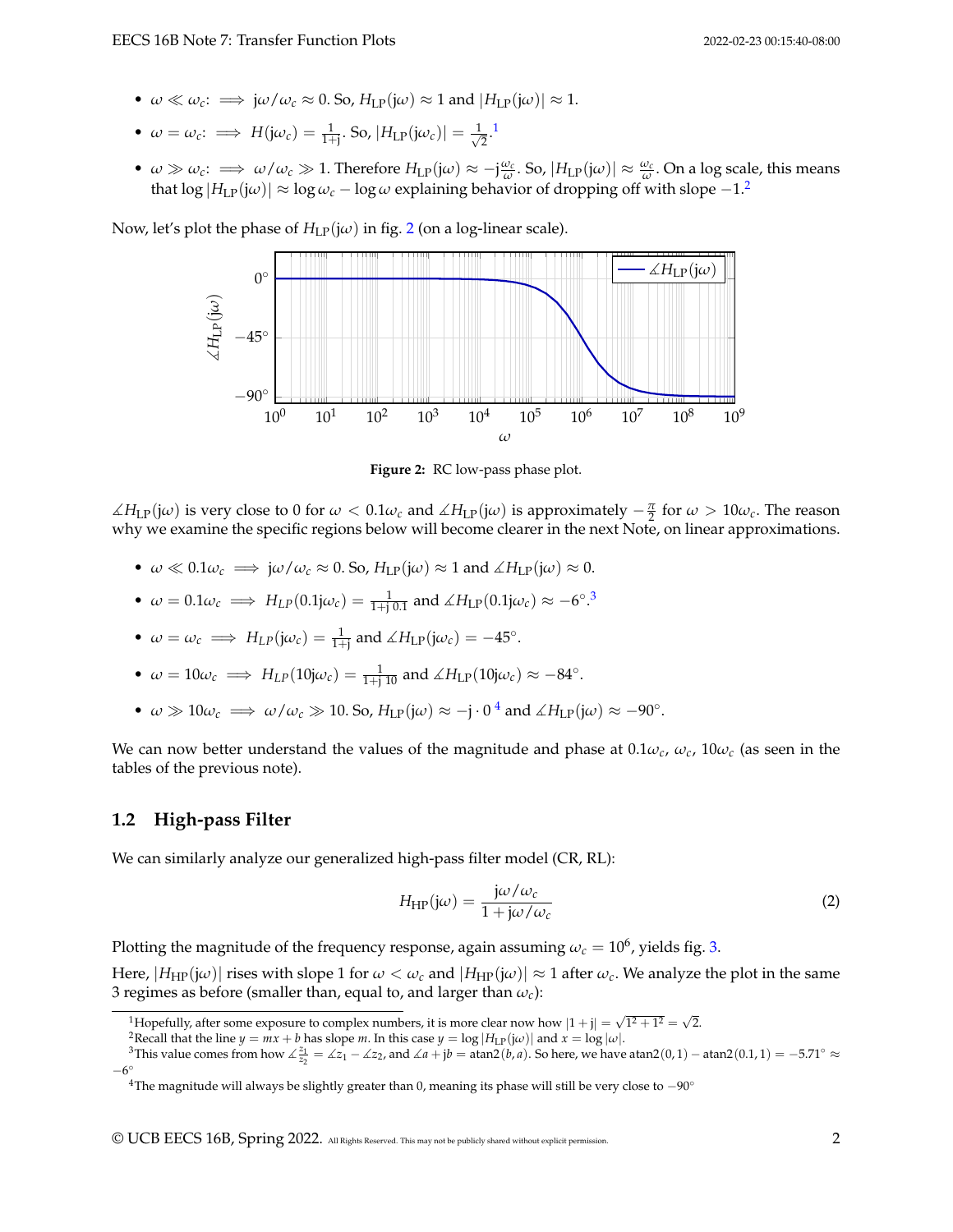<span id="page-2-0"></span>

**Figure 3:** RC high-pass magnitude plot.

- $\omega \ll \omega_c$ , then  $\omega/\omega_c \ll 1$ . Therefore  $H_{HP}(j\omega) \approx j\frac{\omega}{\omega_c}$  which implies  $|H_{HP}(j\omega)| \approx \frac{\omega}{\omega_c}$ . On a log scale, this means that  $\log|H_{\rm HP}(j\omega)| \approx \log \omega - \log \omega_c$ , which explains the rising slope of 1.
- $\omega = \omega_c$ , then  $H(\omega_c) = \frac{1}{1+i}$  meaning  $|H_{HP}(j\omega_c)| = \frac{1}{\sqrt{2}}$ 2
- $\omega \gg \omega_c$ , then  $\omega/\omega_c \gg 1$ . Therefore  $H_{HP}(j\omega) \approx 1$  which implies  $|H_{HP}(j\omega)| \approx 1$ .

Now let's plot the phase of the transfer function  $H_{HP}(j\omega)$ .



**Figure 4:** RC high-pass phase plot.

 $\angle H_{HP}(j\omega)$  is very close to  $\frac{\pi}{2}$  for  $\omega < 0.1\omega_c$  and  $\angle H_{HP}(j\omega)$  is approximately 0 for  $\omega > 10\omega_c$ .

- $\omega \ll 0.1 \omega_c \implies j\omega/\omega_c \approx 0$ . So,  $H_{HP}(j\omega) \approx 0$  (but slightly positive) and so  $\angle H_{HP}(j\omega) \approx 90^\circ$ .
- $\omega = 0.1 \omega_c \implies H_{HP}(0.1j\omega_c) = \frac{j \cdot 0.1}{1+j \cdot 0.1}$  and  $\angle H_{HP}(0.1j\omega_c) \approx 84^\circ$ .

• 
$$
\omega = \omega_c \implies H_{HP}(j\omega_c) = \frac{j}{1+j}
$$
 and  $\angle H_{HP}(j\omega_c) = 45^\circ$ .

- $\omega = 10\omega_c \implies H_{HP}(10j\omega_c) = \frac{j10}{1+j10}$  and  $\angle H_{HP}(10j\omega_c) \approx 6^\circ$ .
- $\omega \gg 10\omega_c \implies \omega/\omega_c \gg 10$ . So,  $H_{HP}(j\omega) \approx 1$  and  $\angle H_{HP}(j\omega) \approx 0^\circ$ .

# **2 Second Order Filters (Cascading)**

We will now consider more complex systems and, in doing so, see the value in appropriate visualizations for transfer function behavior.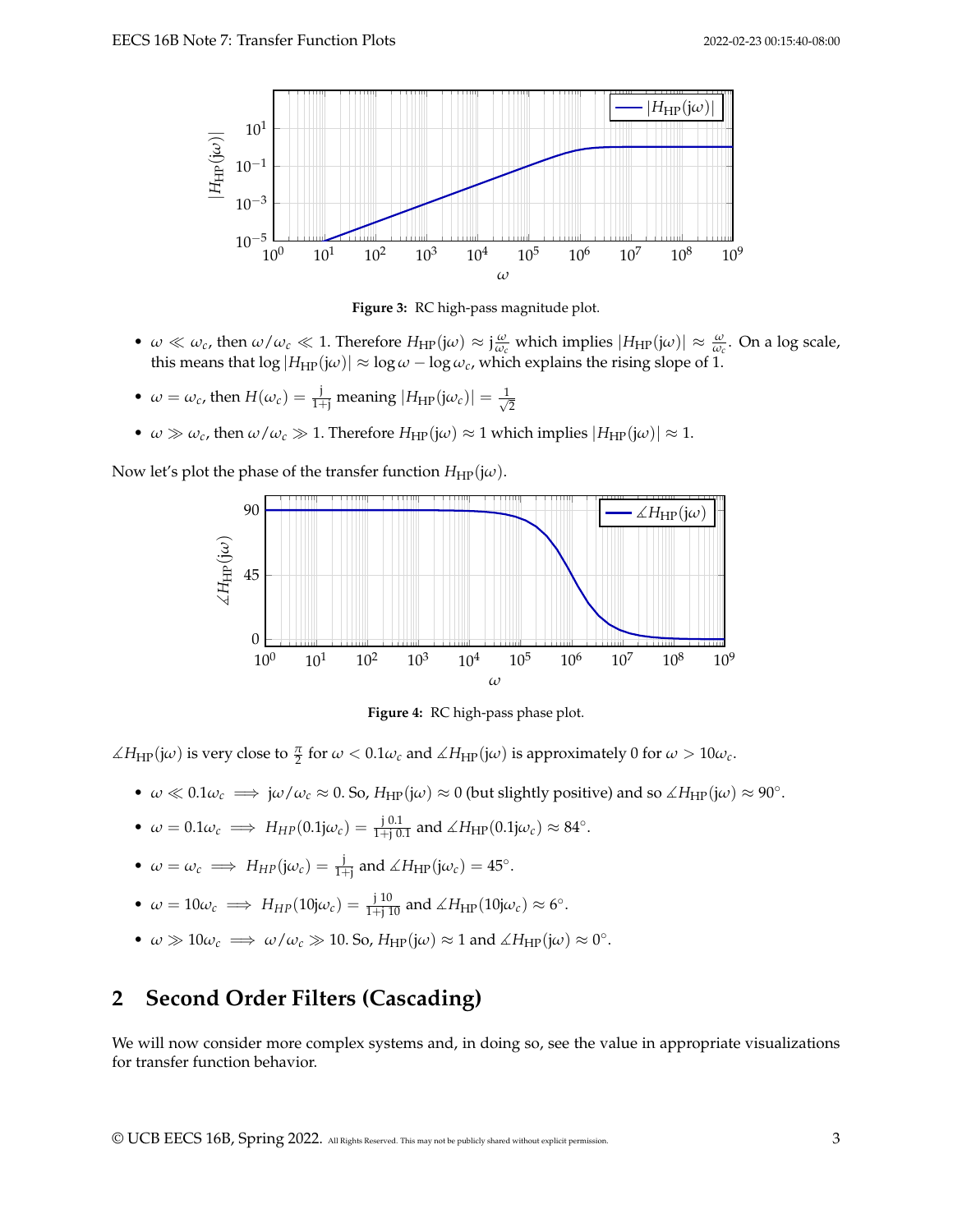#### **2.1 Band-Pass Filters**

With the knowledge of low-pass filters that block out higher frequencies and high-pass filters that block out lower frequencies, how could we build a filter that lets a specific range of frequncies through? One idea could be to take the output of the low-pass filter and treat it as an input to the high-pass filter.



**Figure 5:** A Buffered Band-Pass filter, composed of low-pass and high-pass filter components.

Notice the op-amp serving as a unity gain buffer between the two filters. It is introduced to prevent the second circuit from loading the first.

The input voltage phasor is  $V_{in}$  at some frequency  $\omega$ . Suppose the two filters have cutoff frequencies  $\omega_{\text{LP}}$ and  $\omega_{\mathrm{HP}}$ , respectively. Thus, we can write that:

$$
\widetilde{V}_{\text{center}} = H_{\text{LP}}(j\omega)\widetilde{V}_{\text{in}} \tag{3}
$$

Since  $v_{\text{center}}(t)$  is the second filter's input, the output voltage phasor  $\tilde{V}_{\text{out}}$  is:

$$
\widetilde{V}_{\text{out}} = H_{\text{HP}}(j\omega)\widetilde{V}_{\text{center}} = H_{\text{HP}}(j\omega)H_{\text{LP}}(j\omega)\widetilde{V}_{\text{in}}
$$
\n(4)

Thus, the net transfer function  $H_{BP}(j\omega)$  is:

$$
H_{\rm BP}(j\omega) = H_{\rm LP}(j\omega)H_{\rm HP}(j\omega)
$$
\n(5)

More generally, placing filters in series produces a circuit whose transfer function is the product of the individual transfer functions. Similarly, for  $\angle H_{BP}(j\omega)$ , we can again plot the sum,  $\angle H_{LP}(j\omega) + \angle H_{HP}(j\omega)$ . We can compute  $H_{BP}(j\omega)$  symbolically as:

$$
H_{\rm BP}(j\omega) = H_{\rm LP}(j\omega)H_{\rm HP}(j\omega) = \frac{1}{1 + j\omega R_L C_L} \cdot \frac{j\omega R_H C_H}{1 + j\omega R_H C_H}
$$
(6)

To find the cutoff frequencies of this filter, we can look at the points at which  $H_{BP}(\omega_c) = \frac{1}{\sqrt{2\pi}}$  $\frac{1}{2}$ . But based on our approximations from before and from the cuttof frequencies  $\omega_{LP} = \frac{1}{R_L C_L}$  and  $\omega_{HP} = \frac{1}{R_H C_H}$ , we can approximate  $|H_{\text{LP}}(\mathbf{j}\omega)| \approx \frac{1}{\sqrt{2}}$  $\frac{1}{2} \cdot 1$  and  $|H_{\rm HP}(\mathsf{j}\omega)| \approx 1 \cdot \frac{1}{\sqrt{2}}$  $\frac{1}{2}$ . This approximation holds best when the cuttof frequencies are spaced apart.

We've shown a convenient result! The cutoffs for the band-pass filter are identical to the individual cutoffs for the low and high-pass filters. We now plot  $H_{\rm BP}(j\omega)$  with  $\omega_{\rm LP}=10^6$  and  $\omega_{\rm HP}=10^4$  to demonstrate the band-pass behavior. This is the approximate shape of the band-pass filter we constructed in the previous note, with a high-pass and low-pass filter.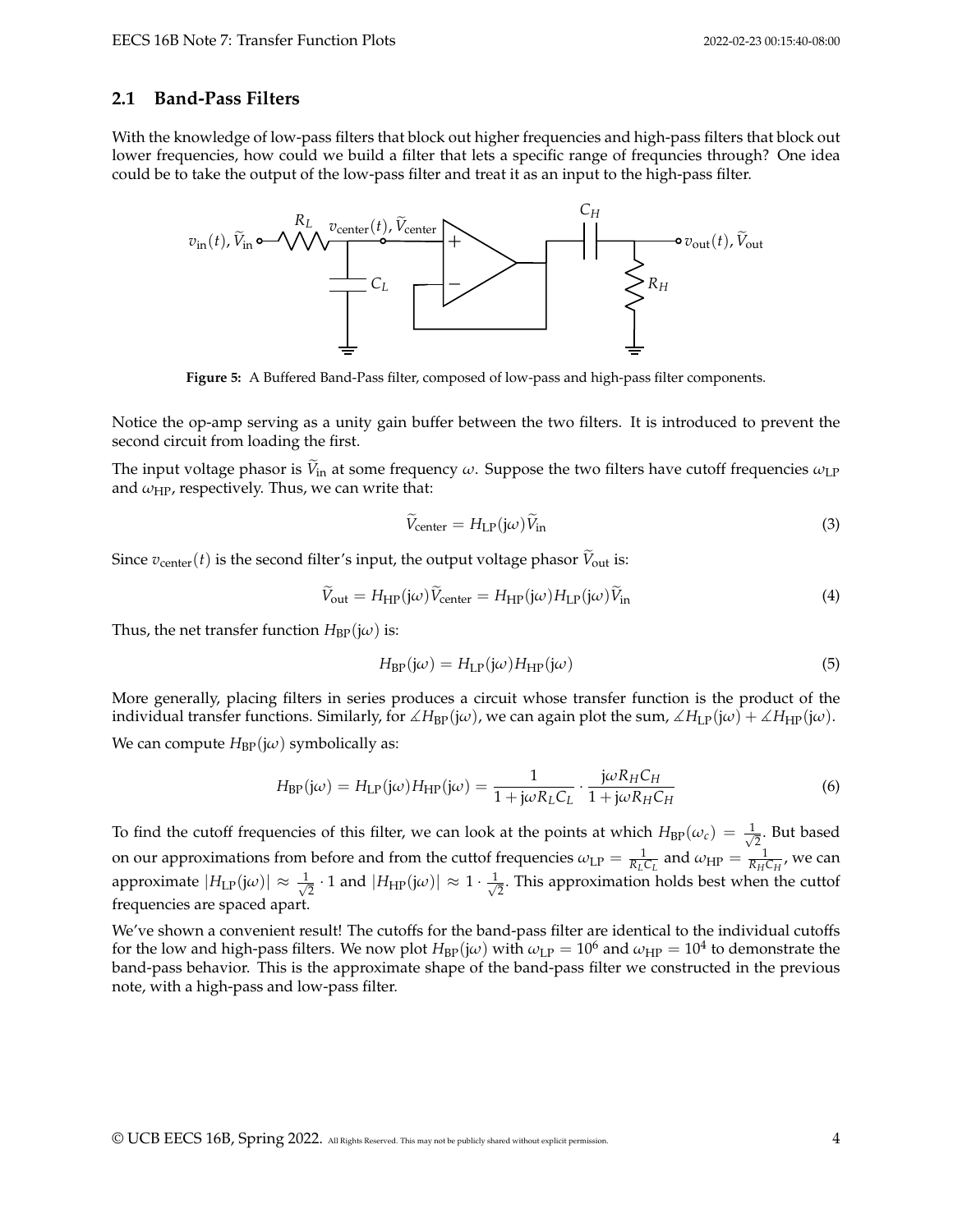

**Figure 6:** BP magnitude plot.

### **2.2 Low-Pass Filters**

From our analysis of low-pass filters, we saw that  $|H(j\omega)|$  dropped off by a factor of 10 for each factor-of-10 increase in frequency after *ωc*. This is a desirable effect, but ideally, we would like to build a filter that drops off at a quicker rate after *ωc*. Therefore, let's try cascading two low-pass filters of identical cutoff with a buffer in between. The diagram is exactly like our band-pass filter from before, but with 2 low-pass filters instead of a high-pass and a low-pass.



**Figure 7:** A Buffered Second Order Low-Pass filter. To achieve fast roll-off after  $\omega_c$ , we must use  $R$ , *C* values that generate the same cutoff in each stage (same *RC* product). Here, we achieved this condition by setting *R* and *C* to be the same values in both filters.

With similar analysis as for the band-pass filter:

$$
H_{\rm LP}(j\omega) = \frac{1}{(1 + j\omega RC)^2} \tag{7}
$$

We can see that it does indeed drop off at a quicker rate (with slope 2 after the cutoff  $\omega_c$ ).

# **3 Higher Order Transfer Functions Plots**

The previous section talked about second order filters (with 2 filter stages), but we can generalize similar logic to figure out what happens when we cascade an arbitrary number of stages.

### **3.1 Cascading More Low-Pass Filters: Example**

For example, let's generalize the second order low-pass filter to see what happens when we add more stages with the same cutoff frequency. Why would we want to do this? Well, in the example plot of fig. [8,](#page-5-0)

© UCB EECS 16B, Spring 2022. All Rights Reserved. This may not be publicly shared without explicit permission. 5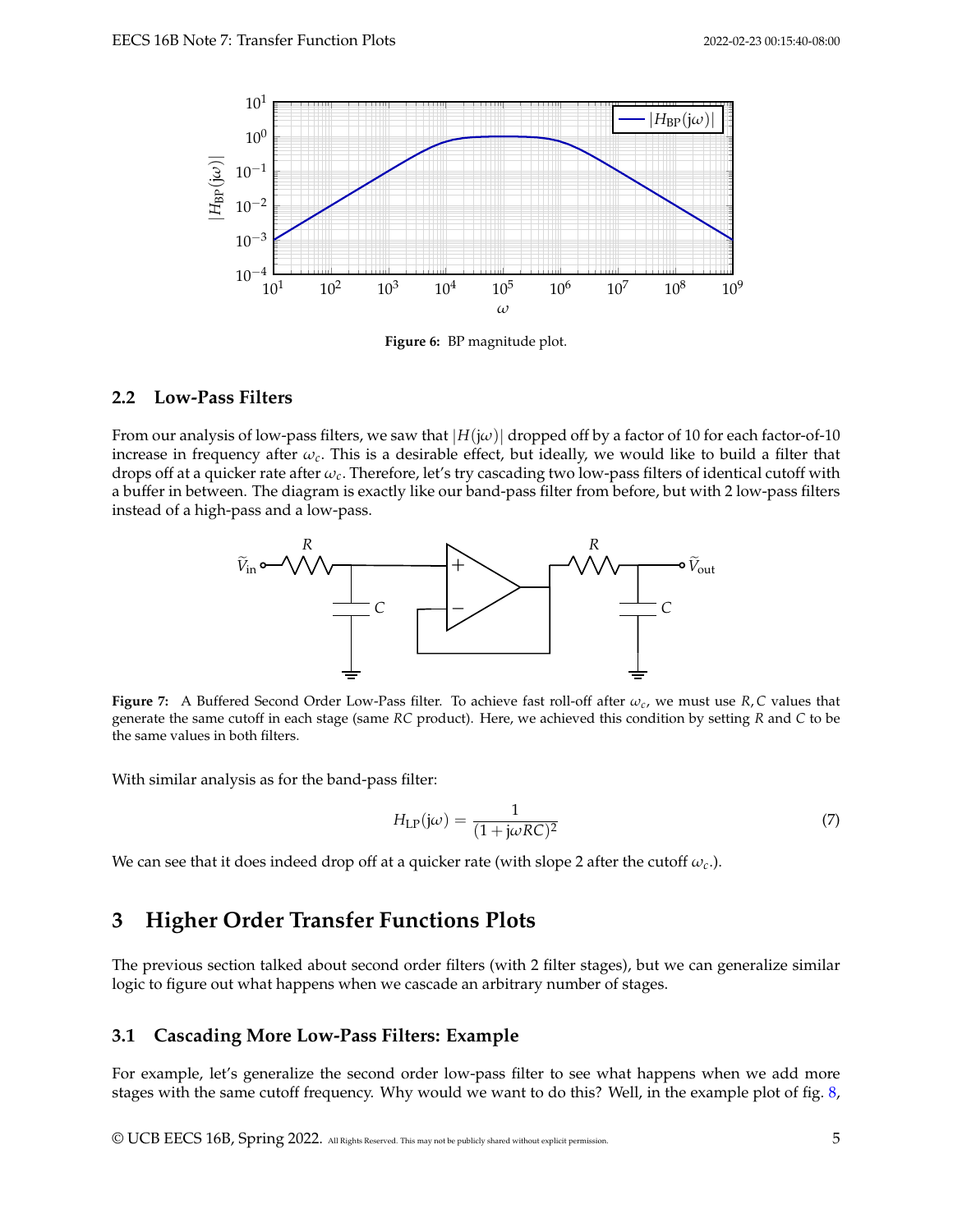suppose that we had noise at the input we wanted to reject at  $\omega_{noise} = 1 \times 10^7 \frac{\text{rad}}{\text{s}}$ . Using a single stage gives us attenuation by a factor of 10 (magnitude of the first-order low-pass transfer function with cutoff  $\omega_c = 1 \times 10^6 \frac{\text{rad}}{\text{s}}$  is  $\frac{1}{10}$  at  $\omega_{\text{noise}}$ ). 10% of the noise is still a decent portion, we may want better rejection. The plots in fig. [8](#page-5-0) show what happens to the magnitude of the overall transfer function as we add more than 1 stage.

<span id="page-5-0"></span>

**Figure 8:** Plots of cascaded LP filters (varying numbers).

From fig. [8,](#page-5-0) we see that the "actual" cutoff frequency seems to be shifting as a result of the accumulation of stages. Specifically, if we define the cutoff frequency to be the point where we have a  $\frac{1}{\sqrt{2}}$  $\frac{1}{2}$  (or −3 dB)dropoff, this will shift to the left as we add more stages. However, we won't worry about this for now; we could compensate for this in various ways using specific filter variations, which aren't in scope here. The main important aspect of the overall circuit to check is how much the cascading attenuates the desired input signal, which will vary depending on the signal frequency. For certain designs, we may need to compromise between attenuating noise and retaining signal.

#### **3.2 Generalized Composition of Buffered Filter Stages**

If we have some number *n* of transfer functions  $H_1(j\omega)$ ,  $H_2(j\omega)$ ,  $H_3(j\omega)$ , ...,  $H_n(j\omega)$  and we define the overall transfer function  $H(i\omega)$  as the product of them all  $(H(i\omega)) = H_1(i\omega) \cdot H_2(i\omega) \cdot ... \cdot H_n(i\omega)$ 

$$
|H(j\omega)| = |H_1(j\omega) \cdot H_2(j\omega) \cdot \dots \cdot H_n(j\omega)| \tag{8}
$$

$$
= |H_1(j\omega)| \cdot |H_2(j\omega)| \cdot ... \cdot |H_n(j\omega)| \tag{9}
$$

$$
=\prod_{i=1}^{i=n}|H_i(j\omega)|\tag{10}
$$

$$
\angle H(j\omega) = \angle (H_1(j\omega) \cdot H_2(j\omega)) \cdot \dots \cdot H_n(j\omega))
$$
\n(11)

$$
= \angle H_1(j\omega) + \angle H_2(j\omega) + \dots + \angle H_n(j\omega) \tag{12}
$$

$$
=\sum_{i=1}^{i=n}\angle H_i(j\omega)\tag{13}
$$

In the next note, we will see how to convert this *multiplication* of transfer functions in a log scale into an *addition* of transfer functions in a linear scale (as a result of the properties of logarithms), and this will make hand-composition of transfer function plots easier.

All of the methods we have used thus far to combine and plot transfer functions require us to use a computer, or some kind of plotting software, to get a reasonsably accurate result. In the next note, we will develop a useful technique for plotting such transfer functions by hand, called the Bode Plot (or piecewiselinear) approximation. A lot of that content may feel like review from this note. This process is of great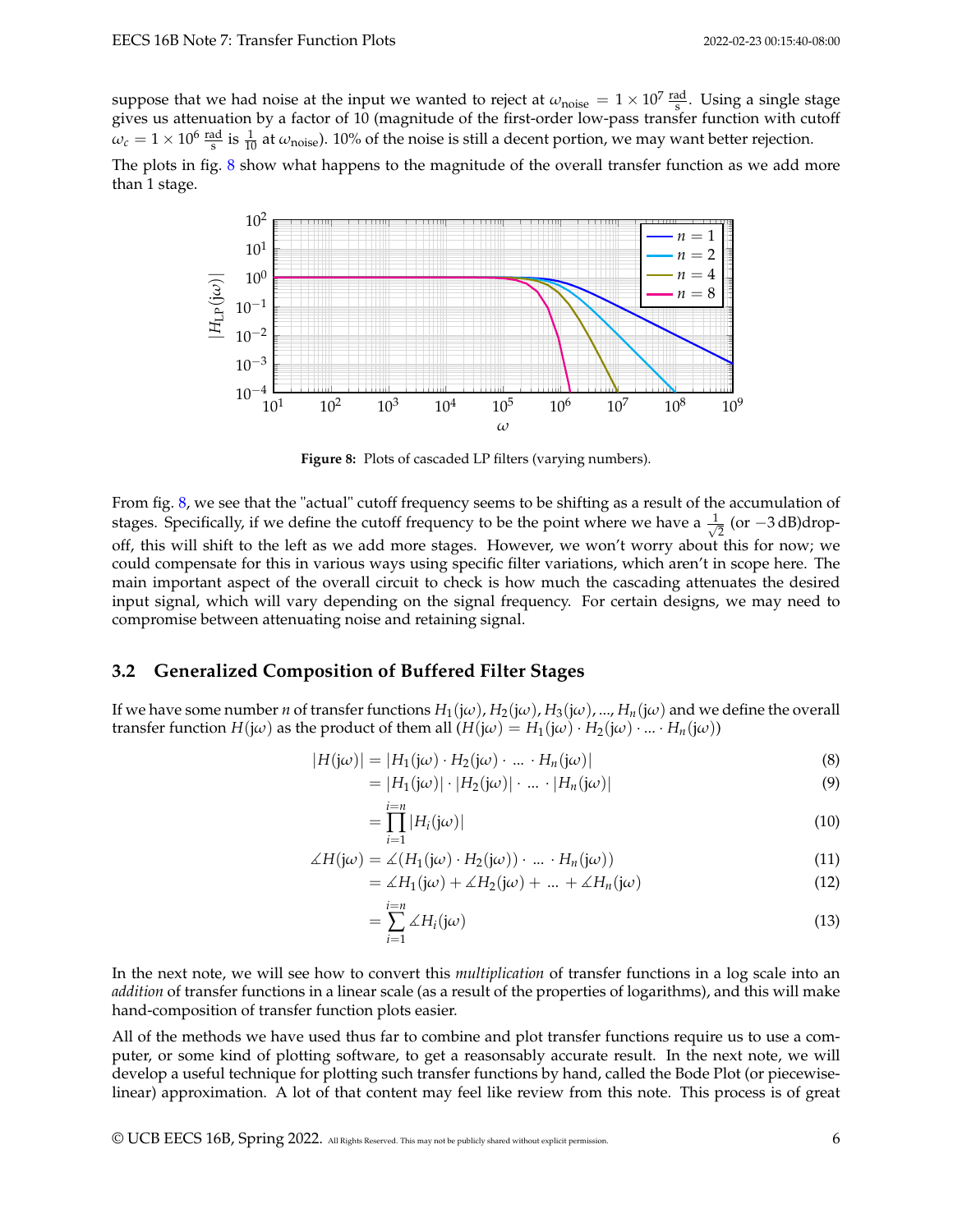use in performing filter design for various applications, as it enables concrete understanding of how to take several simple filter stages and combine them together to achieve some desired goal (much as we did in composing the band-pass filter in this note).

## **4 Further Design Considerations and Examples**

In this section, we will outline some key facts to keep in mind about selecting filter stages, and their corresponding cutoff frequencies. Some of this content may have been covered in previous notes, but hopefully this serves as a concrete reference. It is recommended to read the Design Example section in the previous note before proceeding.

The general practical application for which we want to use analog filters is when our input signal has sources of noise which are at different frequencies from the signal of interest.<sup>[5](#page-6-0)</sup> In this case, we can apply a cascade of filters, where the cutoff frequencies are selected to keep as much of the desired signal as possible while rejecting (attenuating the magnitude of) the undesired signals as much as possible.

The simplest scenarios involve two frequencies, where one is desired (say *ω*sig) and the other is noise (*ω*noise). If *ω*sig > *ω*noise, then we use a high-pass filter. Conversely, for *ω*sig < *ω*noise, we choose a low-pass filter.

Suppose that for some situation, we have  $\omega_{\text{sig}} = 1 \times 10^3 \frac{\text{rad}}{\text{s}}$  and  $\omega_{\text{noise}} = 40 \times 10^3 \frac{\text{rad}}{\text{s}}$ , and so we know to use a low-pass filter. How do we choose the cutoff though? There is *always* a tradeoff between rejecting the noise and keeping the signal, so different applications have to be considered individually. For example, suppose your analog-to-digital converter requires a minimum signal amplitude of 10 mV after analog-filtering out noise. If your signal has an input amplitude of 1 mV and you have an op-amp to apply a gain of 12 afterwards, then you will meet the 10 mV threshold.

However, this also means that your analog filter cannot attenuate the signal too much; if the amplitude of the filtered signal is only 0.707 mV (which will happen if your filter has a cutoff frequency directly on the signal frequency with  $\omega_{\rm sig} = \omega_c$ , then after applying a gain of 12, your signal has an amplitude of ≈ 8.5 mV < 10 mV. As a result, we can solve for the *minimum* low-pass cutoff frequency that will still keep our signal above the required magnitude of  $\frac{10}{12}$ mV (so it's exactly 10 mV after being gained up by the op-amp.)

$$
|H(j\omega_{\text{sig}})| = 0.83\tag{14}
$$

$$
=\frac{|1|}{\left|1+\mathbf{j}\frac{\omega_{\rm sig}}{\omega_c}\right|}\tag{15}
$$

$$
=\frac{1}{\sqrt{1^2 + \frac{\omega_{\text{sig}}^2}{\omega_c^2}}}
$$
(16)

$$
\implies \frac{\omega_{\text{sig}}}{\omega_c} = 0.67\tag{17}
$$

$$
\implies \frac{\omega_c}{\omega_{\text{sig}}} = 1.49\tag{18}
$$

What does this mean? Well, we solved for how large the cutoff frequency  $\omega_c$  had to be in comparison to *ω*sig to ensure the signal stayed above a certain magnitude, and we now have a concrete ratio based on our ADC's physical constraints. That is, if  $\omega_{\text{sig}} = 1 \times 10^3 \frac{\text{rad}}{\text{s}}$  and  $\omega_{\text{noise}} = 40 \times 10^3 \frac{\text{rad}}{\text{s}}$ , and we set our low-pass cutoff frequency to be  $\omega_c = 1.49 \times 10^3 \frac{\text{rad}}{\text{s}}$ , then our  $\omega_{\text{sig}}$  amplitude at the output will be exactly 10 mV as desired. What happens to the magnitude of the noise? We can compute this explicitly as

<span id="page-6-0"></span><sup>&</sup>lt;sup>5</sup>At the moment, if sources of noise have the same frequency as our, our current filtering techniques will find it challenging to handle. We will discuss situations in which filtering can actually help reject the undesired frequencies.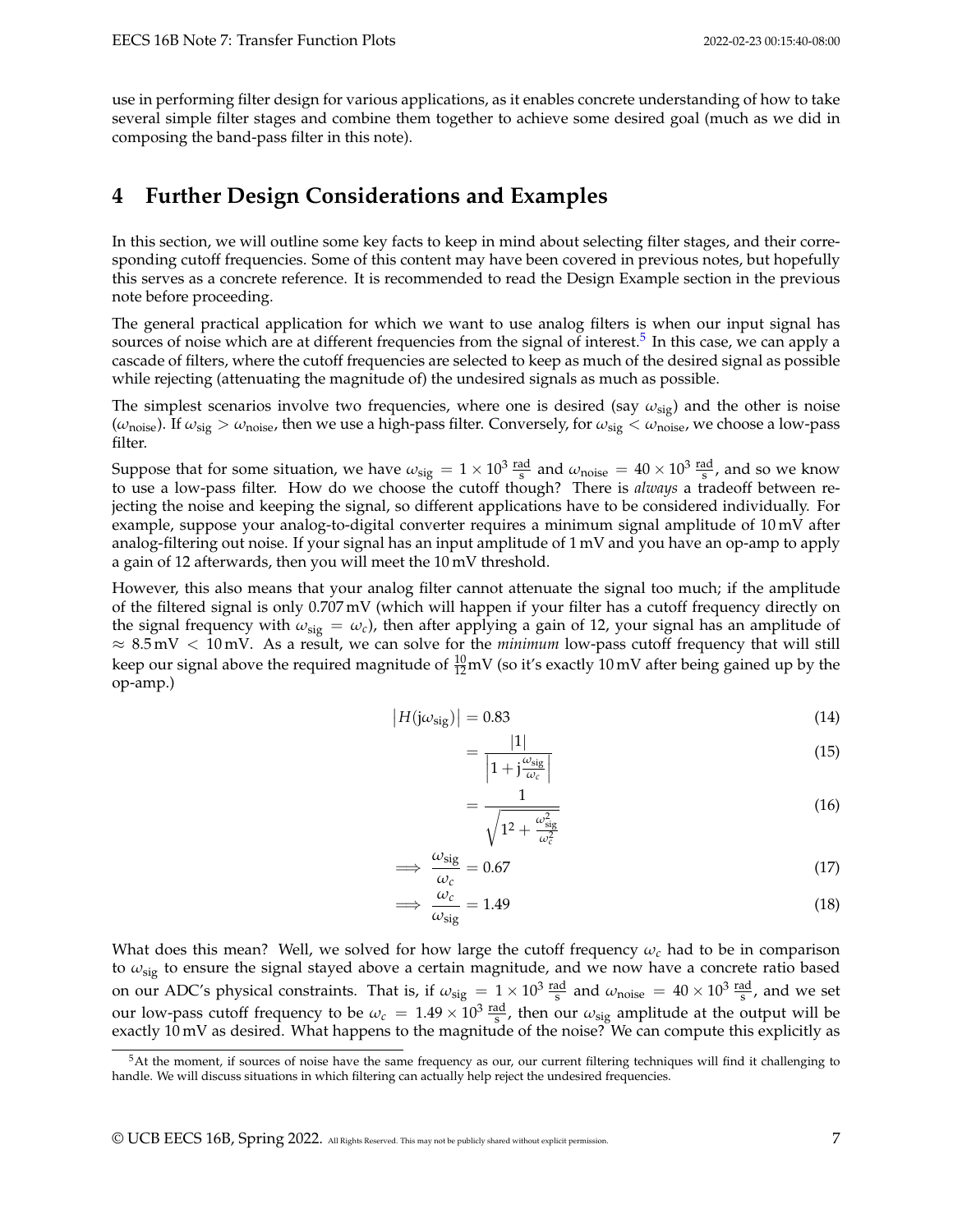$|H(j\omega_{\text{noise}})| = \frac{|1|}{1+i\frac{\omega_{\text{m}}}{n}}$  $\frac{|1|}{|1+i\frac{\omega_{noise}}{\omega_c}|} = 0.0359$ . This means we've only passed through about 3.6% of the noise, while keeping the requisite magnitude of signal. Not bad!

Now, we can consider motivate the need for higher-order filters by considering a variation of this problem, where  $\omega_{\rm noise}$  is much closer to  $\omega_{\rm sig}$  (say, 6  $\times$   $10^3$   $\rm \frac{rad}{s}$ ). Now, we need a more aggressive rejection of the noise, because our previous scheme would keep nearly  $\frac{|1|}{|1+i\frac{\omega_{noise}}{\omega_c}|} = 24.1\%$  of the noise, which might be too much if the noise magnitude is about equal to signal magnitude. The way to achieve this more aggressive rejection is by cascading multiple low-pass filters with the same cutoff, each separated by a unity-gain buffer. The overall transfer function will become  $|H(j\omega)| = \frac{1}{(1+j\frac{\omega}{\omega_c})^n}$ , and we can choose the smallest  $n^6$  $n^6$  that suffices to achieve sufficient rejection of the noise while also maintaining the signal amplitude. This may also require tuning the cutoff frequency of the base low-pass filter to make sure we meet all the requirements, or we may need a stronger op-amp with higher gain after the filter, to allow for more signal attenuation.

## **4.1 Cutoff Frequency Selection: Rule of Thumb**

The above analysis makes sense in tightly-constrained scenarios, but what's a good rule of thumb to start with? We step back and think about the goal. With something like a low-pass filter, we want to effectively keep as much of the signal as possible (have *ω<sup>c</sup>* be far away from *ω*sig) while also rejecting the noise as much as possible (have  $\omega_c$  be far away from  $\omega_{noise}$ ). Clearly, these are competing effects, because our analysis and intuition from before tell us that  $\omega_{\text{sig}} \leq \omega_c \leq \omega_{\text{noise}}$  for situations where a low-pass filter makes sense.

Now, the most balanced approach to take is to make  $\omega_c$  be the same distance from the signal and noise frequencies, but *this distance must be computed in the log-scale*. Recall that when we discuss concepts like slope, we are speaking about the log-log magnitude plot. So, what's the analogous quantity to the arithmetic midpoint on a log scale? It's the *geometric mean*. That is, we may choose the following cutoff frequency as a rule of thumb to start design:

$$
\omega_c = \sqrt{\omega_{\text{sig}}\,\omega_{\text{noise}}}
$$
\n(19)

Now, all of the methods we have used thus far to combine and plot transfer functions require us to use a computer, or some kind of plotting software, to get a reasonably accurate result. In the next note, we will develop a useful technique for plotting such transfer functions by hand, called the Bode Plot (or piecewiselinear) approximation. A lot of that content may feel like review from this note. This process is of great use in performing filter design for various applications, as it enables concrete understanding of how to take several simple filter stages and combine them together to achieve some desired goal (much as we did in composing the band-pass filter in this note).

### **4.2 Decibels Scale**

We define the decibel as the following:

$$
20\log_{10}(|H(j\omega)|) = |H(j\omega)| \text{ [dB]}
$$
 (20)

The origin of the decibel comes from looking at the ratio of the output and input power of the system. It is also partially a value purely arising from convention, and the days of using slide rules as computation aids.

$$
|H(j\omega)| \left[ \text{dB} \right] = 10 \log \left| \frac{P_{\text{out}}}{P_{\text{in}}} \right| = 10 \log \left| \frac{V_{\text{out}}}{V_{\text{in}}} \right|^2 = 20 \log \left| \frac{V_{\text{out}}}{V_{\text{in}}} \right| \tag{21}
$$

This means that 20 dB per decade is equivalent to one order of magnitude. This scale is particularly useful when performing multiplication of magnitudes as additions in the decibel scale, as seen in discussion and homework.

<span id="page-7-0"></span><sup>&</sup>lt;sup>6</sup>Remember, hardware costs money! We shouldn't use more stages than needed, when possible.